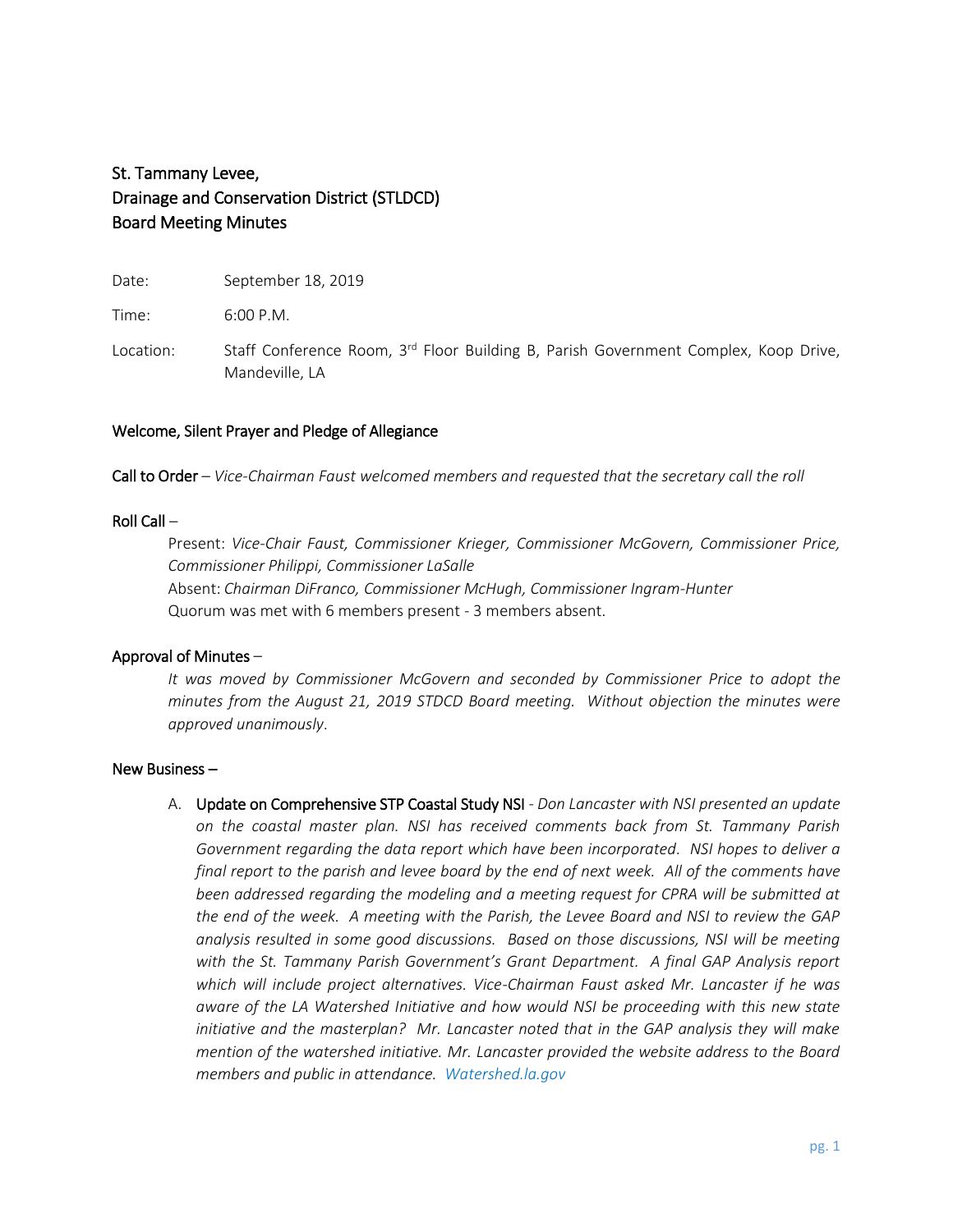- B. Update on storm surge modeling for East STP *Vice-Chairman Faust asked Mr. Lancaster if St. Tammany Parish Government has given NSI any information as to how the Levee Board is going to proceed with the storm surge modeling for east St. Tammany Parish. NSI is currently working on a meeting with CPRA for a status update on the GAP analysis and the GAP modeling results.*
- C. New WRDA study *- Vice-Chairman Faust began his discussion on the Water Resource Development Act, which dates back to the mid 1970's, and stresses the need for a study by the USACE to evaluate flood protection, coastal erosion, and environmental issues. Vice-Chairman Faust raised his concern as to the effect that the WRDA study could possibly have on the development of the coastal masterplan. Commissioner Faust inquired about the time frame that is would take from the announcing of the approved funding to the time that the appropriation can be spent. Henry Picard with Burke, Klienpeter, informed the Board that it is a 3x3x3. Meaning 3 years to complete a feasibility study with \$3,000,000.00. The local sponsor is required to come up with a 50% match which is \$1,500,000. A scope of work will have to be worked out for the deliverability. Commissioner Price made a motion for the Board to schedule a meeting with the USACE and St. Tammany Parish Government, seconded by Commissioner LaSalle, without objection the motion carried.*
- D. Other storm surge reduction projects being planned in St. Tammany Parish *- Vice-Chairman Faust asked Mr. Lancaster about municipalities and parish government that are currently undertaking drainage and flood protection projects in which he, as a member of the Levee*  Board, was unaware and feels left out of the process (i.e. – Slidell and Madisonville). Mr. Lancaster reminded the members that early in the GAP analysis process NSI met with all the *stakeholders to gather information as to projects in current development and future projects. This data is in the GAP analysis report. Commissioner LaSalle suggested that the Board draft a letter to all stakeholders in the parish asking that they make the Levee Board aware of current projects or anticipated projects. Commissioner Krieger also suggested that the municipalities also come and make presentations to the Levee Board and share information on each project. Commissioner McGovern moved that a letter be drafted inviting the municipalities to come to the Levee Board meetings to update the Board, the motion was seconded by Commissioner LaSalle, without objection the motion carried.*

# E. Treasurer's Report  $-$

*Commissioner Krieger reported that the September balance reflected is \$38,428.80. There are four debits which are reflected on the balance sheet provided to each member. There is one outstanding check in the amount of \$550.00 for the accounting firm DHHM for the Louisiana Legislative Auditor's report. With no questions, a motion to accept the Treasurer's report was made by Commissioner LaSalle, seconded by Commissioner McGovern, without objection the motion carried.*